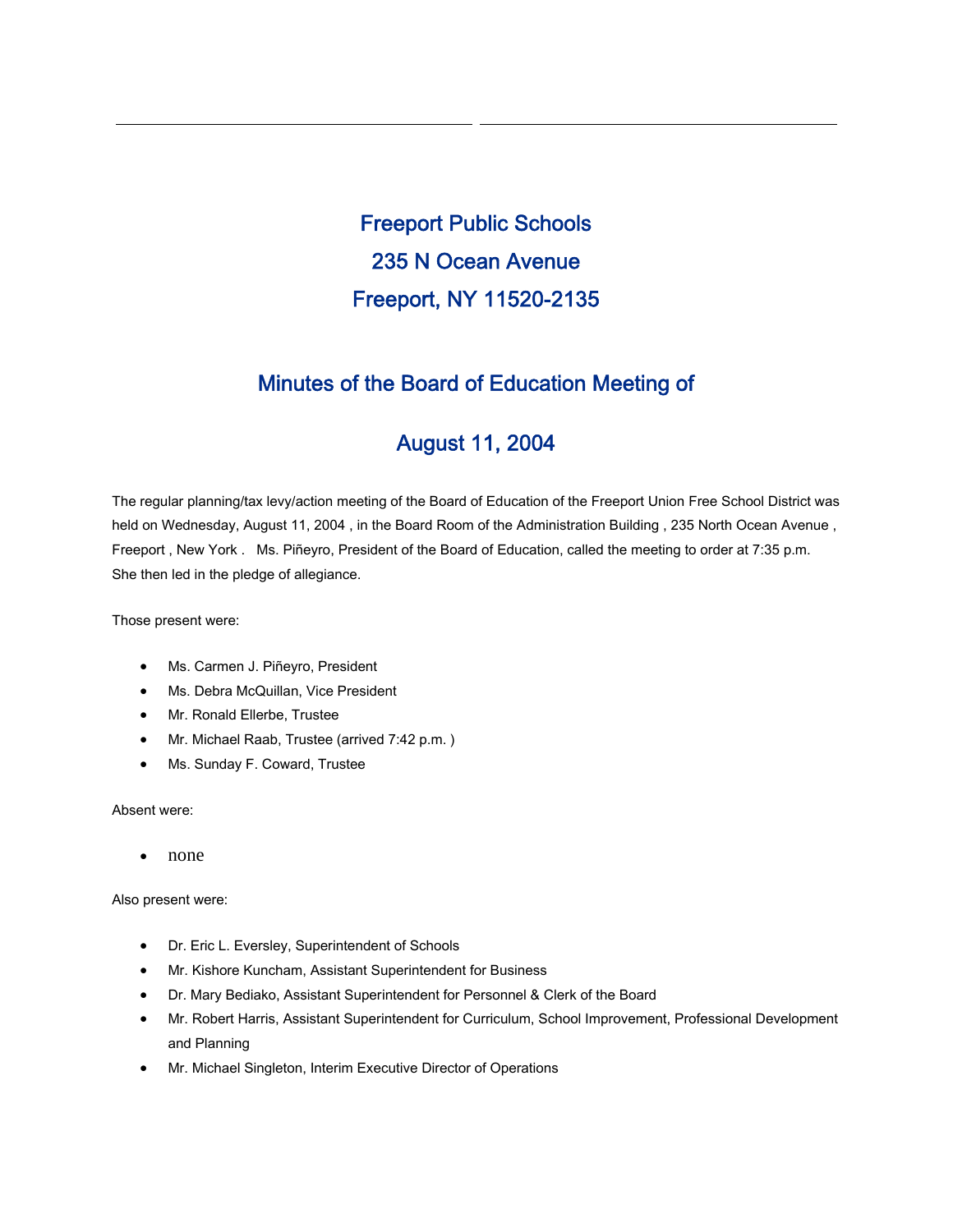Also absent were:

- none
- The number of people in the audience at the opening of the meeting was 8.

#### Superintendent's Report

Dr. Eversley, Superintendent of Schools, announced to the Board and the Public that New York State had finally announced the state aid for the 2004-2005 year. He was pleased to announce the District would be receiving more State Aid than was projected. This increase of \$744,528 was being used to reduce the tax rate. Dr. Eversley introduced Mr. Kishore Kuncham, Assistant Superintendent for Business.

Mr. Kuncham discussed the reduction in the tax rate in more detail and explained that with the increase in state aid, the blended tax rate for all classes will drop from 9.07% to 8.98%

The Superintendent also spoke about the up-coming First Day celebration and Barbeque at Freeport High School on September 1, 2004. Everyone is invited to celebrate the opening of school. Dr. Eversley also spoke about the first day of school for students on September 7, 2004 and reminded everyone that all parents are invited to come to school with their children.

The Superintendent then spoke about the Officials Working Group and the progress they are making with raising the awareness of gang activities and gang violence in our community and the steps they are taking to prevent children from becoming involved in gangs.

# Questions from the Public

The public was then given the opportunity to address the Board of Education. Each speaker was allowed to address the Board for six minutes. The Board and administration addressed the comments from the public.

#### Board Committees

The Board discussed various committees and which members of the Board would participate with each committee.

The Board also discussed the Finance/Budget Advisory Committee, and they would like to convene the group earlier in the budget process.

### Items for Action

## Approval of CSE and PSE Meetings

Mr. Raab offered the following resolution for adoption: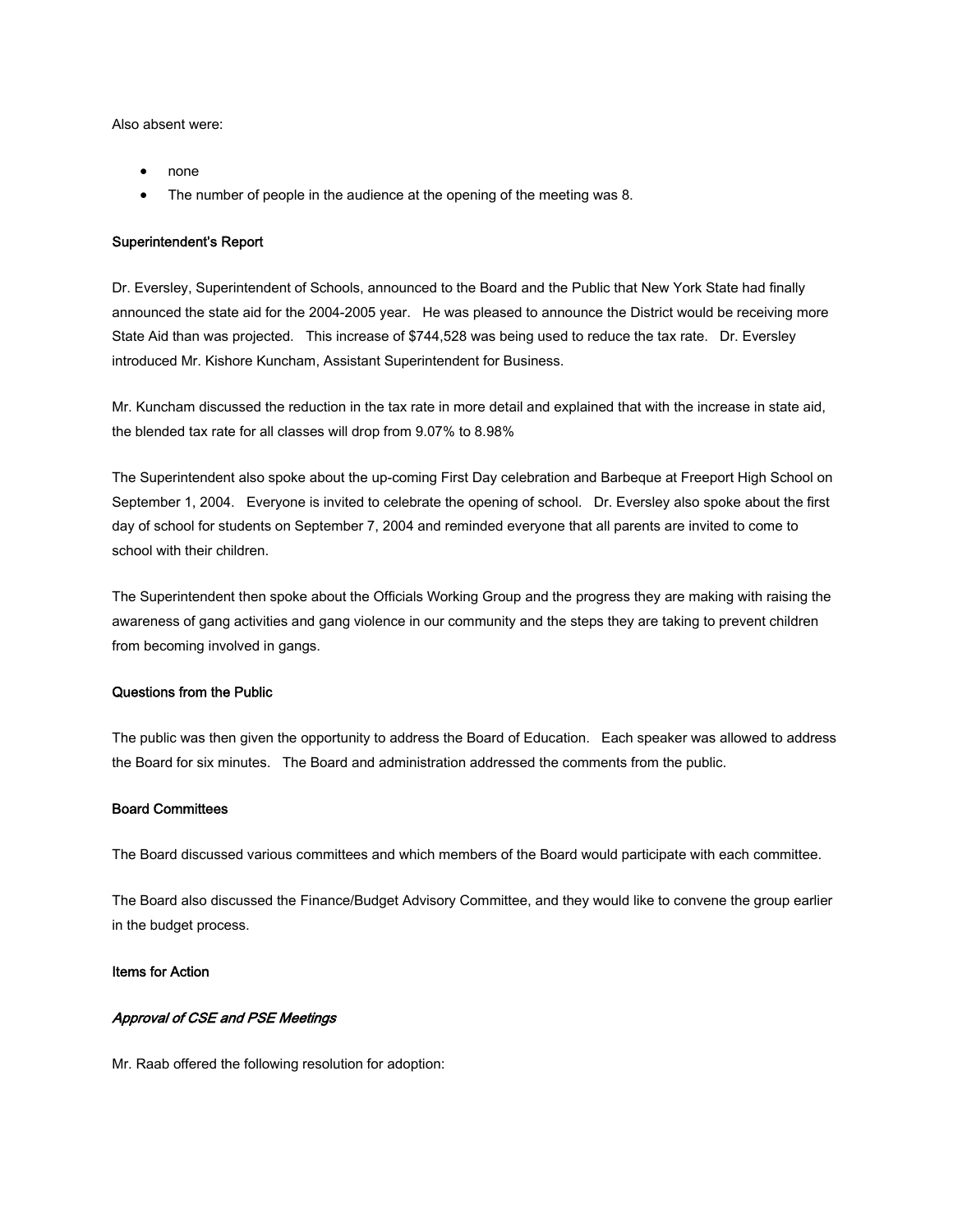BE IT RESOLVED that the Board of Education hereby accepts the minutes of the meetings of the committees on special education and preschool special education for the following dates:

May 20, 2004; May 21, 2004; May 24, 2004; May 26, 2004; May 27, 2004; June 1, 2004; June 2, 2004; June 3, 2004; June 7, 2004; June 8, 2004; June 9, 2004; June 10, 2004; June 11, 2004; June 15, 2004; June 16, 2004; June 17, 2004; June 18, 2004; June 21, 2004; June 22, 2004; July 13, 2004.

The motion was seconded by Ms. McQuillan and unanimously carried: Coward, Ellerbe, McQuillan, Piñeyro and Raab.

Establishment of the Tax Levy

Mr. Ellerbe offered the following resolution for adoption:

BE IT RESOLVED, by the Board of Education of the Freeport Union Free School District, that the following budget (Gross Amount) of the necessary claims and expenditures in FREEPORT UFSD (#9) in the Town of HEMPSTEAD School year 2004-2005, amounting to \$112,772,779 School Purpose, \$4,630,027 Library Purpose, for a total of \$117,402,806 be and the same is hereby accepted; and,

FURTHER RESOLVED that the sum of \$68,866,496 School Purposes, \$4,486,312 Library Purposes, for a total of \$73,352,808 being the remainder of the budget adopted as above and the amount which must be RAISED BY TAXATION (NET AMOUNT) for FREEPORT UFSD (#9) of the Town of HEMPSTEAD, Nassau County, New York for the year 2004-2005 be levied upon the taxable property of the said school district as said property has been certified to by the Board of Assessors for the school year 2004-2005; and,

FURTHER RESOLVED, that the District Clerk of this School District be and she is hereby authorized and directed, pursuant to Section 6-20.0 and amendments thereto of the Nassau County Administrative Code to file a certified copy of these resolutions with the Nassau County Legislature and the Board of Assessors, Mineola, New York, on or before August 16th, 2004.

The motion was seconded by Mr. Raab and unanimously carried: Coward, Ellerbe, McQuillan, Piñeyro and Raab.

Acceptance of a Cooperative Bid

Mr. Raab offered the following resolution for adoption:

WHEREAS, It is the plan of a number of public school districts in Nassau/Suffolk Counties, New York to bid jointly on Food And Food Service Suppliers for the 2004-2005 school year.

WHEREAS, The Freeport Union Free School District is desirous of participating with other districts in Nassau/Suffolk Counties in the joint bidding of the commodities mentioned above as authorized by General Municipal Law, section 119-o and,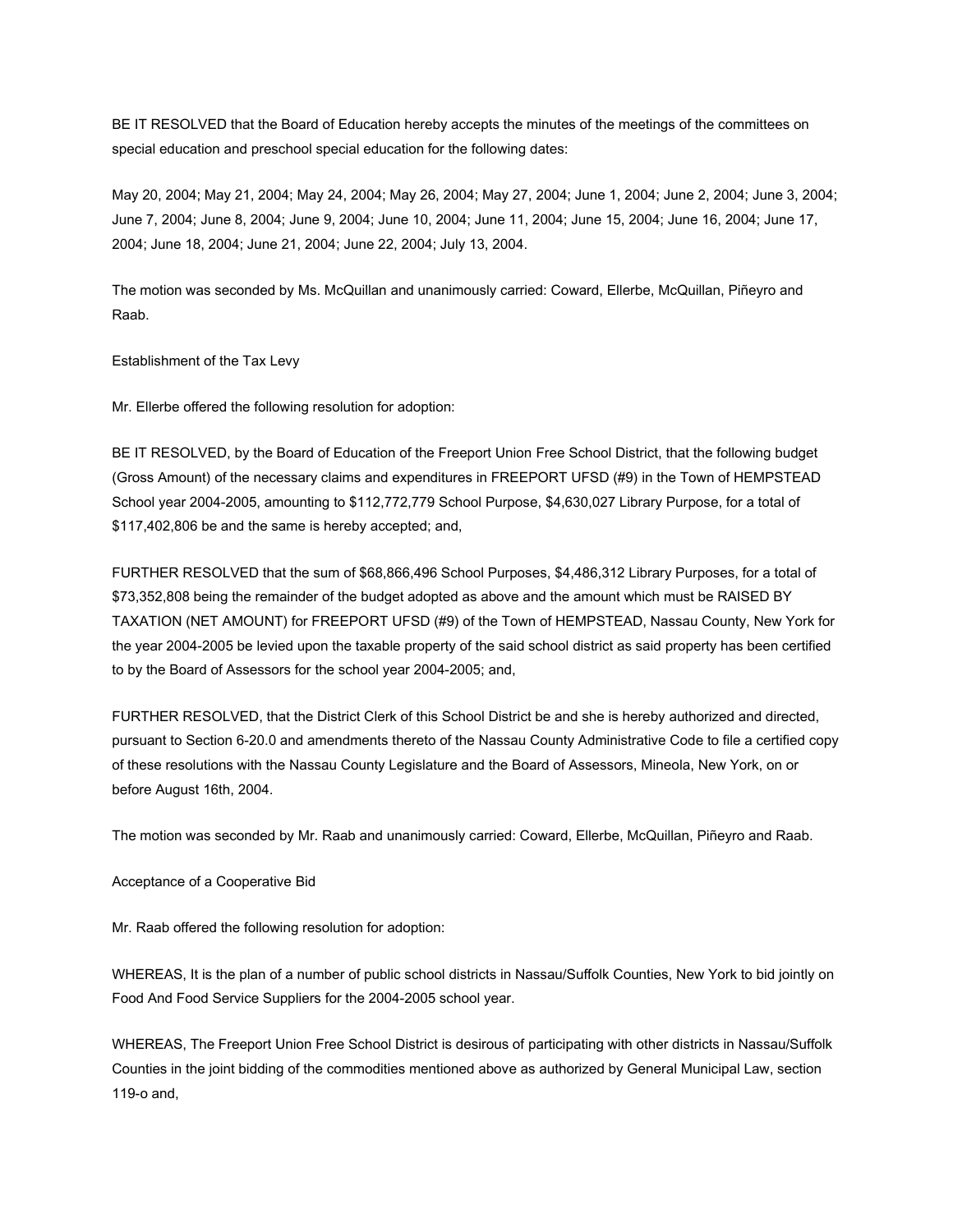WHEREAS, The Freeport Union Free School District wishes to appoint a committee to assume the responsibility for drafting of specifications, advertising for bids, accepting and opening bids, reporting the results to the Board of Education and making recommendations thereon; therefore,

BE IT RESOLVED, that the Board of Education of the Freeport Union Free School District, hereby appoints the Long Island School Food Service Director's Association Cooperative Bid Committee to represent it in all matters related above; and,

BE IT FURTHER RESOLVED, that the Freeport Union Free School District Board of Education authorizes the above mentioned committee to represent it in all matters leading up to the entering into a contract for the purchase of the above mentioned commodities; and,

BE IT FURTHER RESOLVED, that the Freeport Union Free School District Board of Education agrees to assume its equitable share of the costs of the Cooperative bidding; and,

BE IT FURTHER RESOLVED, that the Freeport Union Free School District Board of Education agrees (1.) to abide by majority decisions of the participating districts on quality standards ;(2.). that unless all bids are rejected, it will award contracts according to the recommendations of the committee ;(3.). that after award of contract(s) it will conduct all negotiations directly with the successful bidder(s)

The motion was seconded by Mr. Ellerbe and unanimously carried: Coward, Ellerbe, McQuillan, Piñeyro and Raab.

The Board then reviewed the tentative agenda for the August 18, 2004 meeting.

At 9:50 p.m. , a motion was made by Mr. Raab to go into Executive Session to discuss matters of Personnel and Negotiations.

The motion was seconded by Ms. McQuillan and unanimously carried: Coward, Ellerbe, McQuillan, Piñeyro and Raab.

At 11:05 a.m. , on a motion by Mr. Raab and seconded Mr. Ellerbe, the Board returned to open session. The vote was: Coward, Ellerbe, McQuillan, Piñeyro and Raab.

#### Adjournment

At 11:07 p.m. , with no other business, Ms. Coward moved to adjourn the meeting. The motion was seconded by Ms. McQuillan and unanimously carried: Coward, Ellerbe, McQuillan, Piñeyro, and Raab.

### Next Meeting

The next regularly scheduled meeting of the Board of Education will be an action meeting on August 18, 2004 .